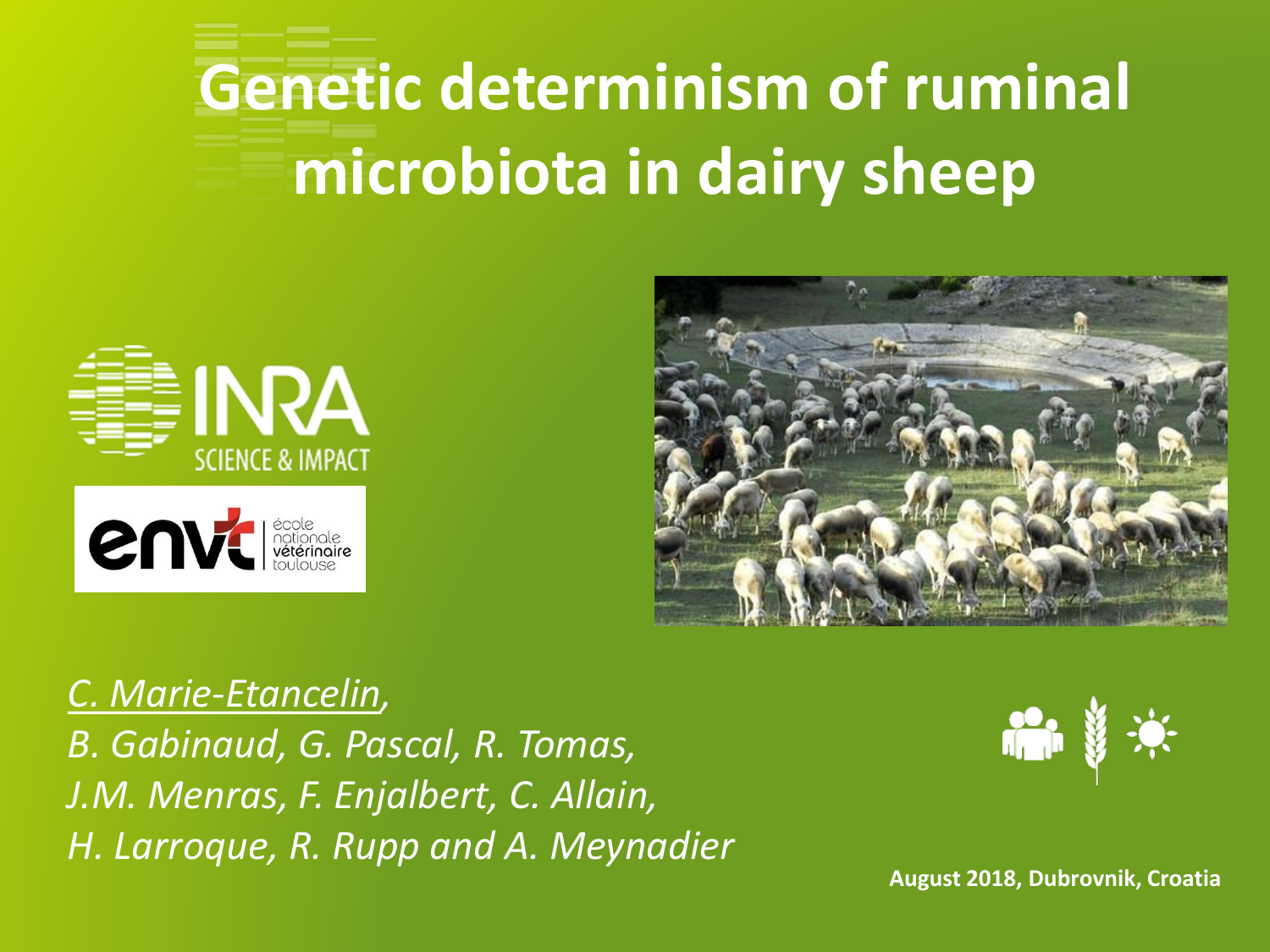

Some lines comparisons reported differences in bacteria abundances or diversity regarding feed efficiency, feeding rate, methane emission or fleece weight (Kittelmann et al., 2014; de Barbieri et al., 2015; Ellison et al., 2017; Etancelin et al., 2018)

> Few heritabilities estimates in sheep : h<sup>2</sup> of CA 1<sup>rst</sup> axis  $\sim$ 0.24 (Rowe et al., 2015)



**C. Marie-Etancelin, EAAP, August 27th 2018** 2

Contex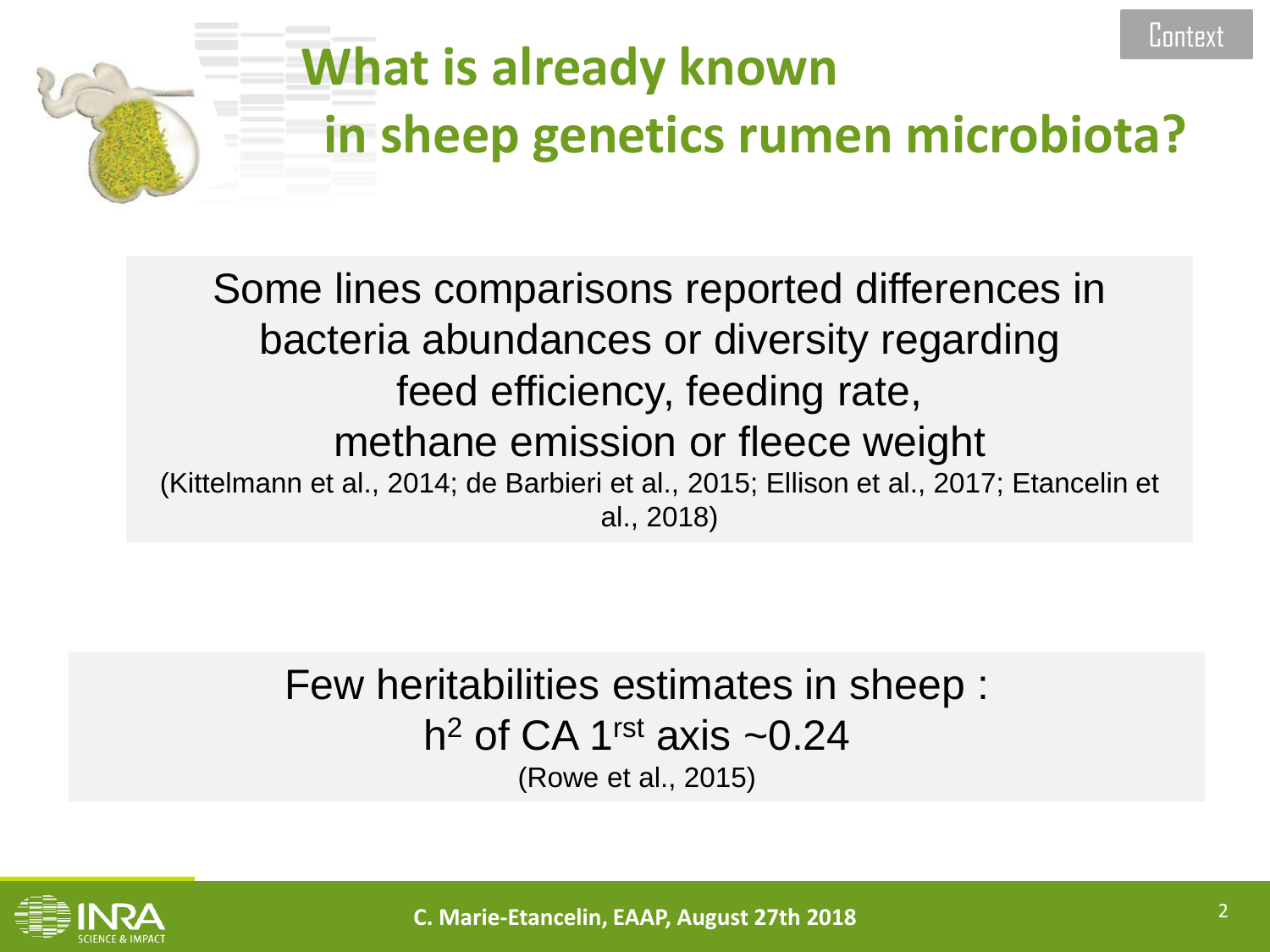

## **Animals under study**

### At INRA La Fage experimental farm

- $\checkmark$  369 dairy Lacaune ewes (Roquefort cheese)
	- $\checkmark$  Adult ewes (2<sup>nd</sup> lactation or more)
		- $\checkmark$  Sampling at 3 months after lambing
			- ✓ 4 days of sampling

### Flock genetically organized in 4 divergent lines



**CCS- CCS+**

*Milk persistency*



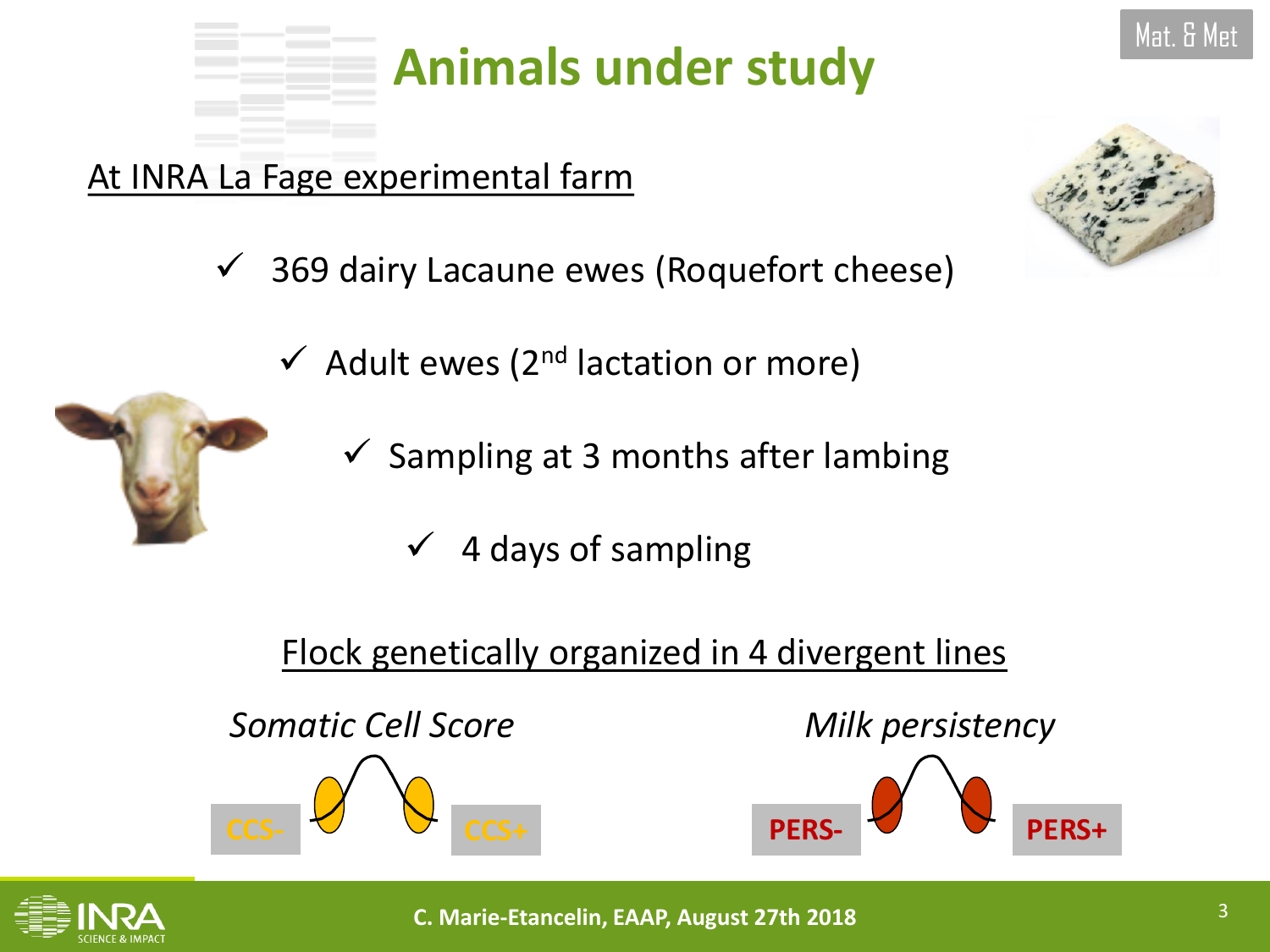

*Expe. Agreement : APAFIS#6292-2016080214271984*





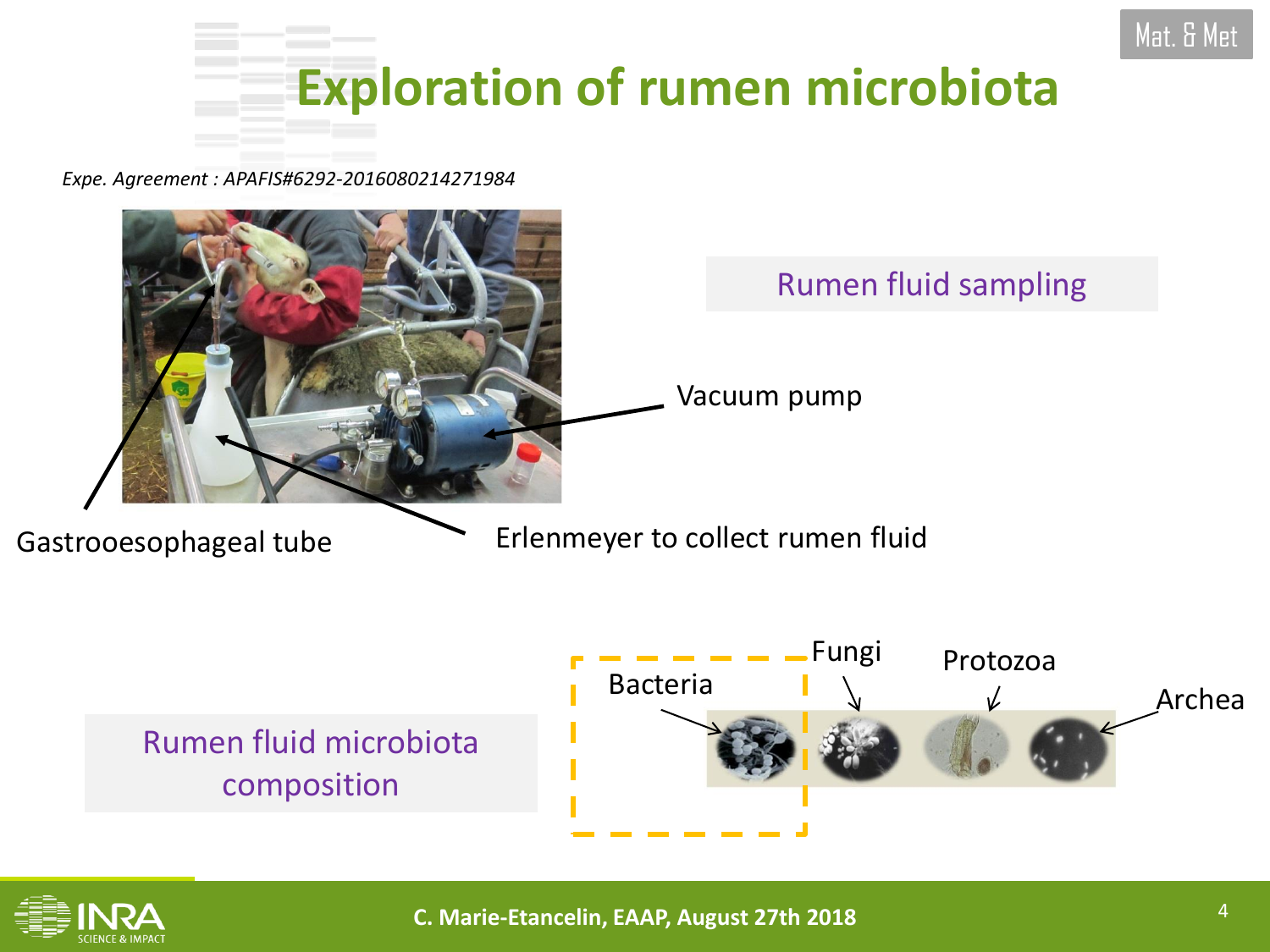## **Bacterial microbiota quantification**

Sequencing using 16s rRNA gene (Illumina Miseq technology at Genopole, Toulouse, France)



**8,267,982 sequences** i.e. ~ 22,000 sequences / sample

- Removal of faulty sequences
- Swarm clustering with d=3 (Mahé et al., 2014)
	- Chimera removal
	- Filters (abundances  $> 5.10^{-5}$ )

#### **4,944,307 sequences / 2,135 OTUs**

• Affiliation with Silva 123

*i.e. phyla 100% / classes 99,7% / orders 99.7% / families 99.4% / genera 84.5 %*







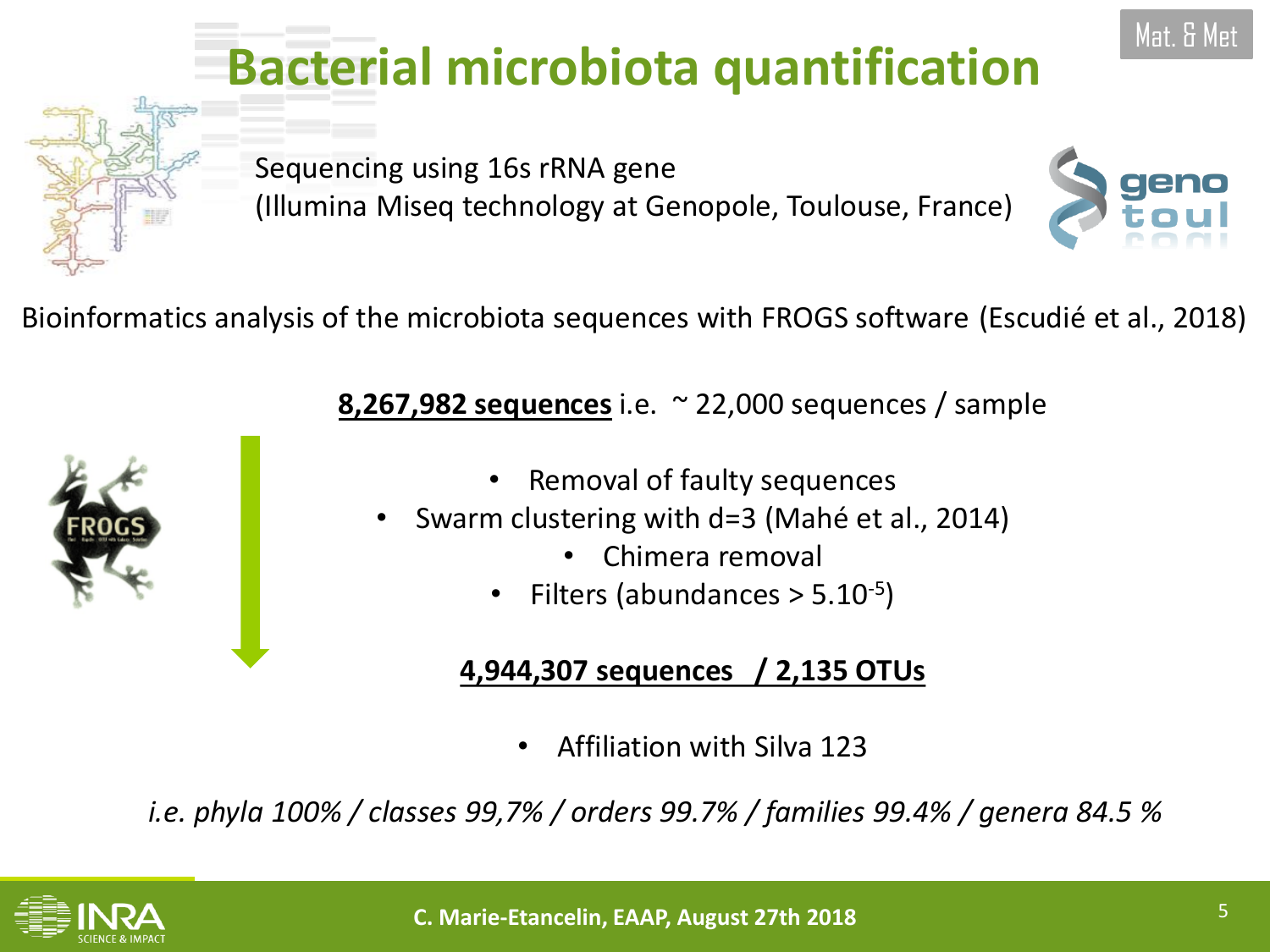

## **Data analysis** Mat. & Met. & Met

### ➢ **Relative abundances** at the genus level for each sample, sequences nb of genus X / total nb of sequences

### ➢ **Biodiversity estimates** (with R - phyloseq package)  $\alpha$ -diversity of genera : Richness / Shannon entropy / Inv. Simpson

 $\boldsymbol{\prime}$ **diversity within a community**

Number of observed genera

Evenness of the genera abundance distribution

Inverse probability that two sequences sampled at random come from the same genera

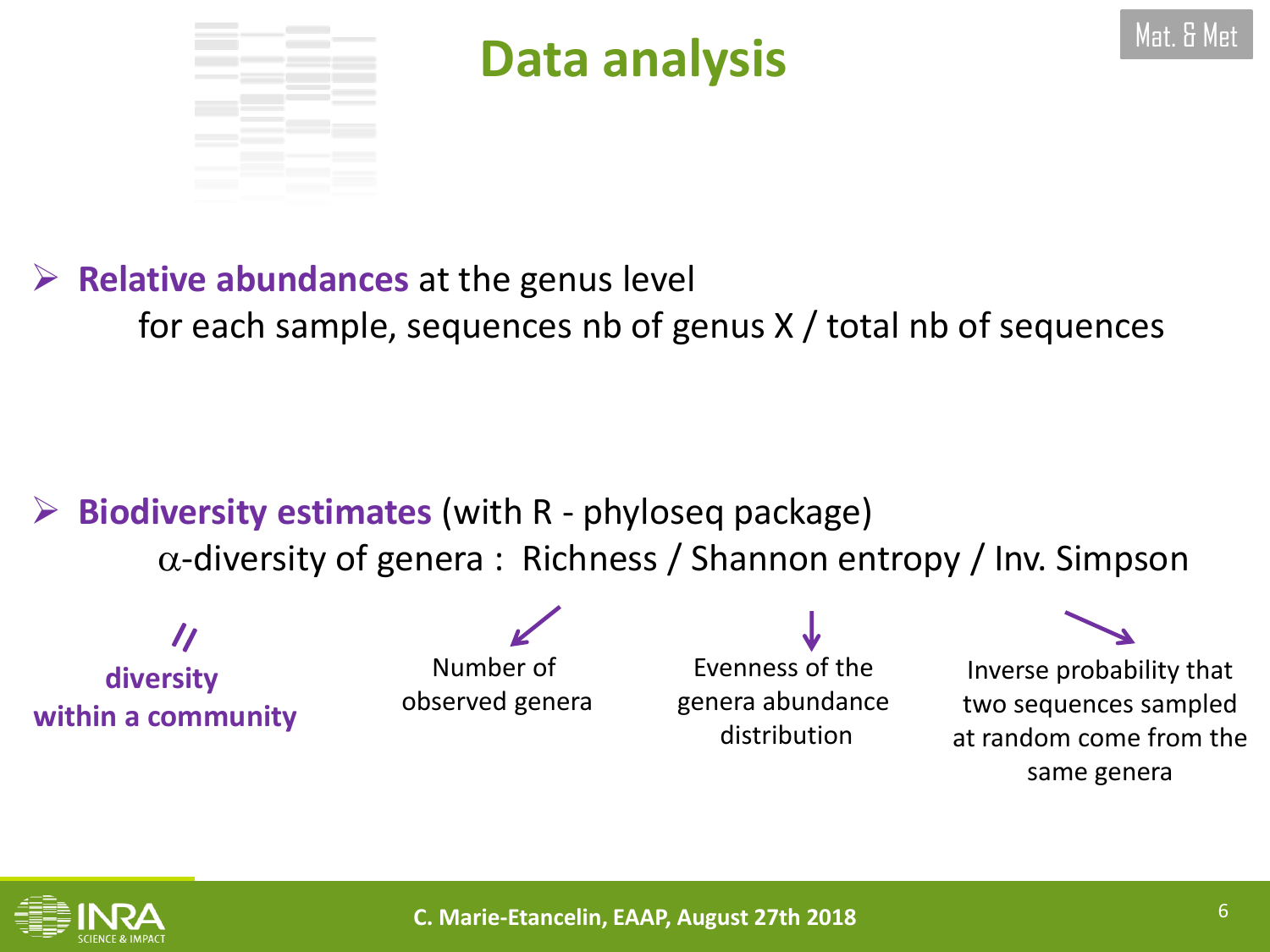

## **Data analysis** Mat. & Met. & Met

➢ **Relative abundances** at the genera level for each sample, sequences nb of genera X / total nb of sequences

➢ **Biodiversity estimates** (with R - phyloseq package) Genera : Richness / Shannon entropy / Inv. Simpson

**1) ANOVA analysis** (with SAS - GLM proc.)

on square root of relative abundances and  $\alpha$ -diversity indexes *Fixed effects:*

*Lines (4) Ewes parity (3) Sampling day (4)*

**2) Heritabilities estimates** (with VCE software)

on single trait analysis of each relative abundances of genus and  $\alpha$ -diversity indexes

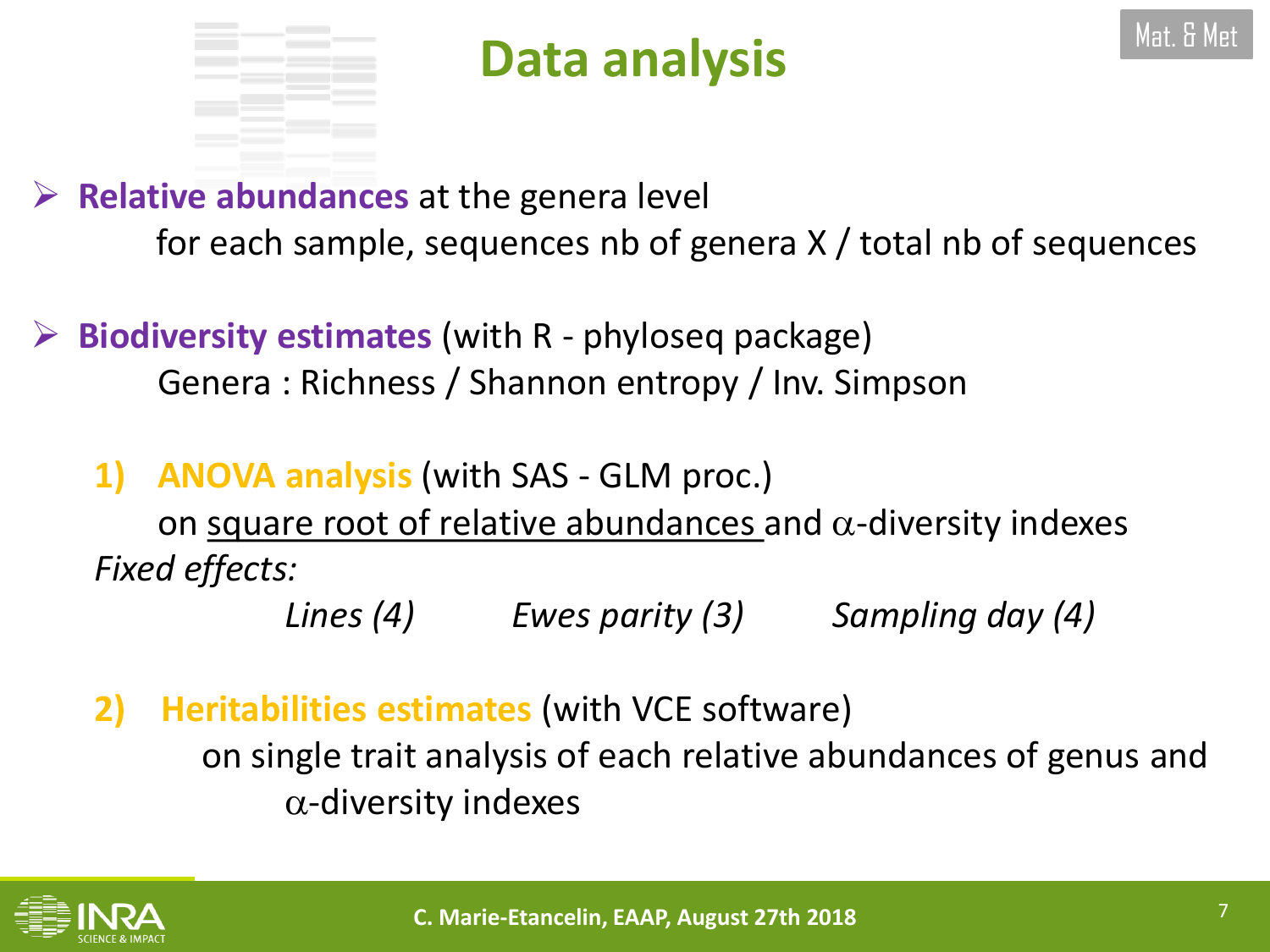### **Bacteria taxa distribution in rumen**





**C. Marie-Etancelin, EAAP, August 27th 2018** 

**Results**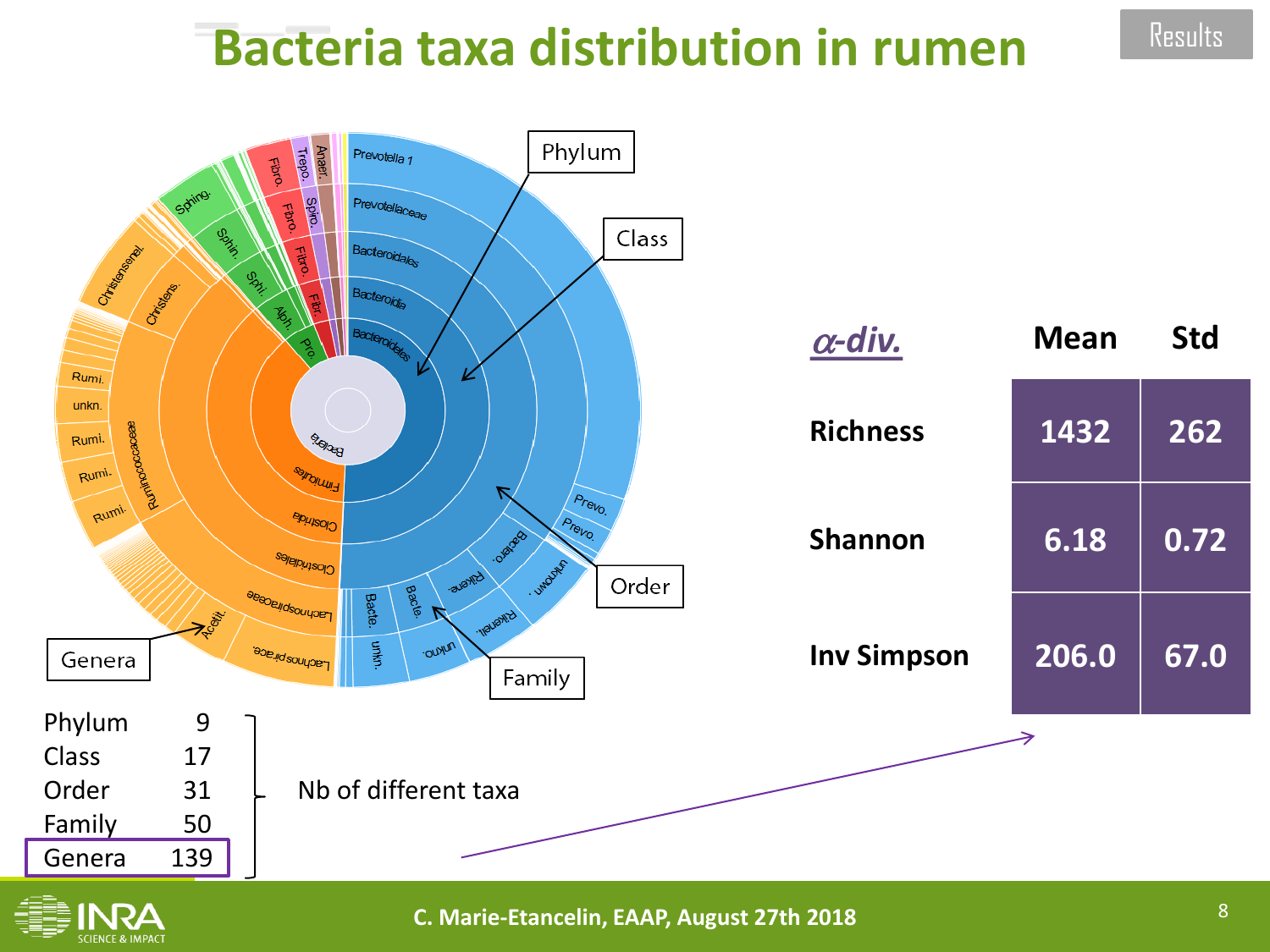### **Differences between lines**



#### **Alpha diversity**

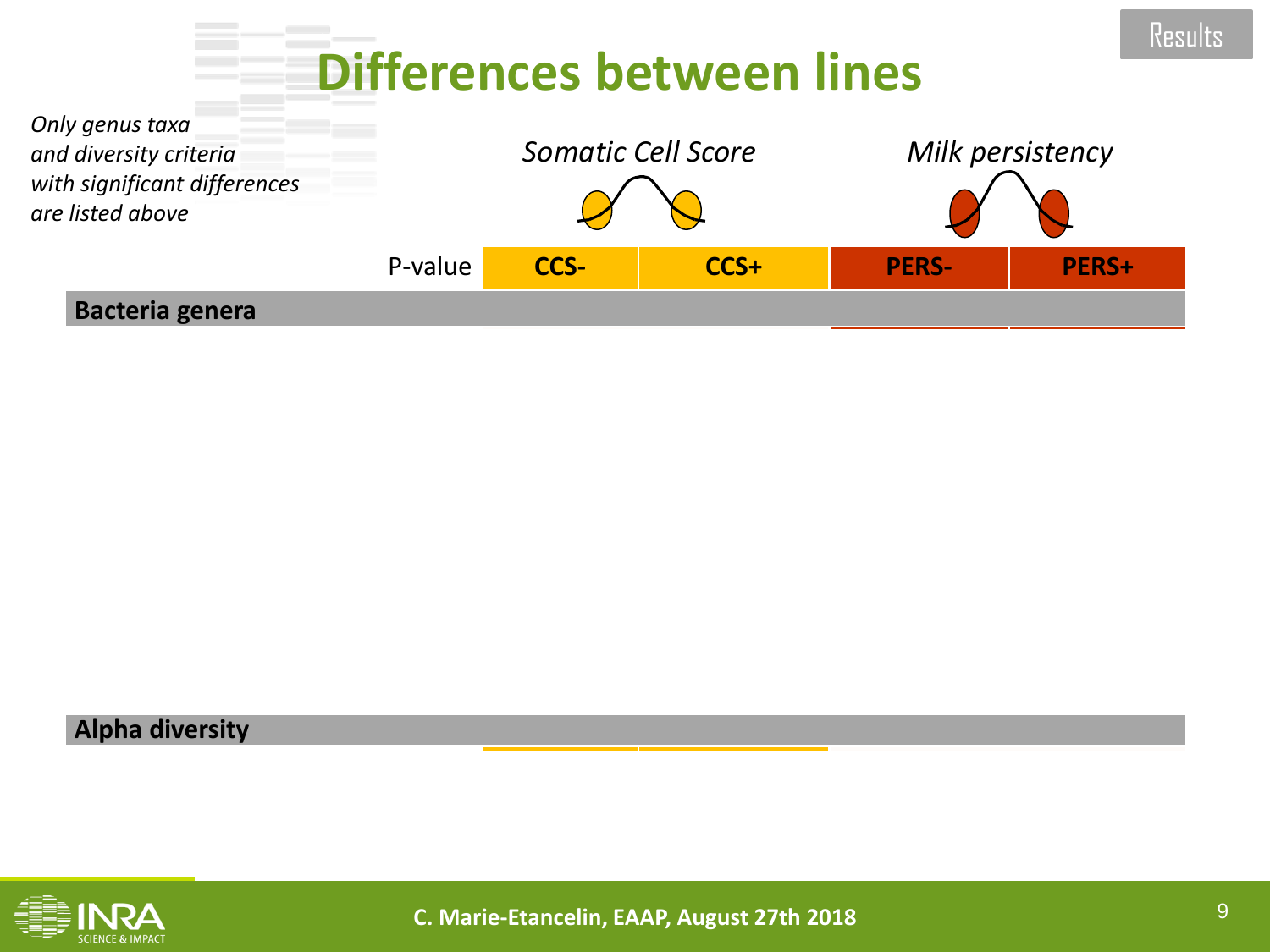## **Differences between lines**

| Only genera taxa<br>and diversity criteria<br>with significant differences<br>are listed above |         |          | Somatic Cell Score |                                        |
|------------------------------------------------------------------------------------------------|---------|----------|--------------------|----------------------------------------|
|                                                                                                | P-value | CCS-     | CCS+               |                                        |
| <b>Bacteria genera</b>                                                                         |         |          |                    |                                        |
| Alloprevotella                                                                                 | $***$   | 0.014    |                    | <b>More Prevotella</b><br>in CCS+ line |
| Coprococcus 1                                                                                  | $***$   | 0.122    |                    |                                        |
| Olsenella                                                                                      | $***$   | 0.255 b  | 0.331a             | linked to<br>udder inflammation?       |
| Prevotella 1                                                                                   | $***$   | 28.998 b | 33.039 a           |                                        |
| Prevotellaceae Ga6A1 gr                                                                        | ***     | 0.067 b  | 0.107a             |                                        |
| Succinivibrionaceae UCG002                                                                     | $***$   | 0.646    |                    |                                        |
| Syntrophococcus                                                                                | $\ast$  | 0.068 b  | 0.099a             |                                        |
| <b>Alpha diversity</b>                                                                         |         |          |                    |                                        |
| Shannon                                                                                        | 7%      | 6.090 b  | 6.392a             | Little more eveness<br>in CCS+ line    |

\**P* < 0.05; \*\**P* < 0.01; \*\*\**P* < 0.001

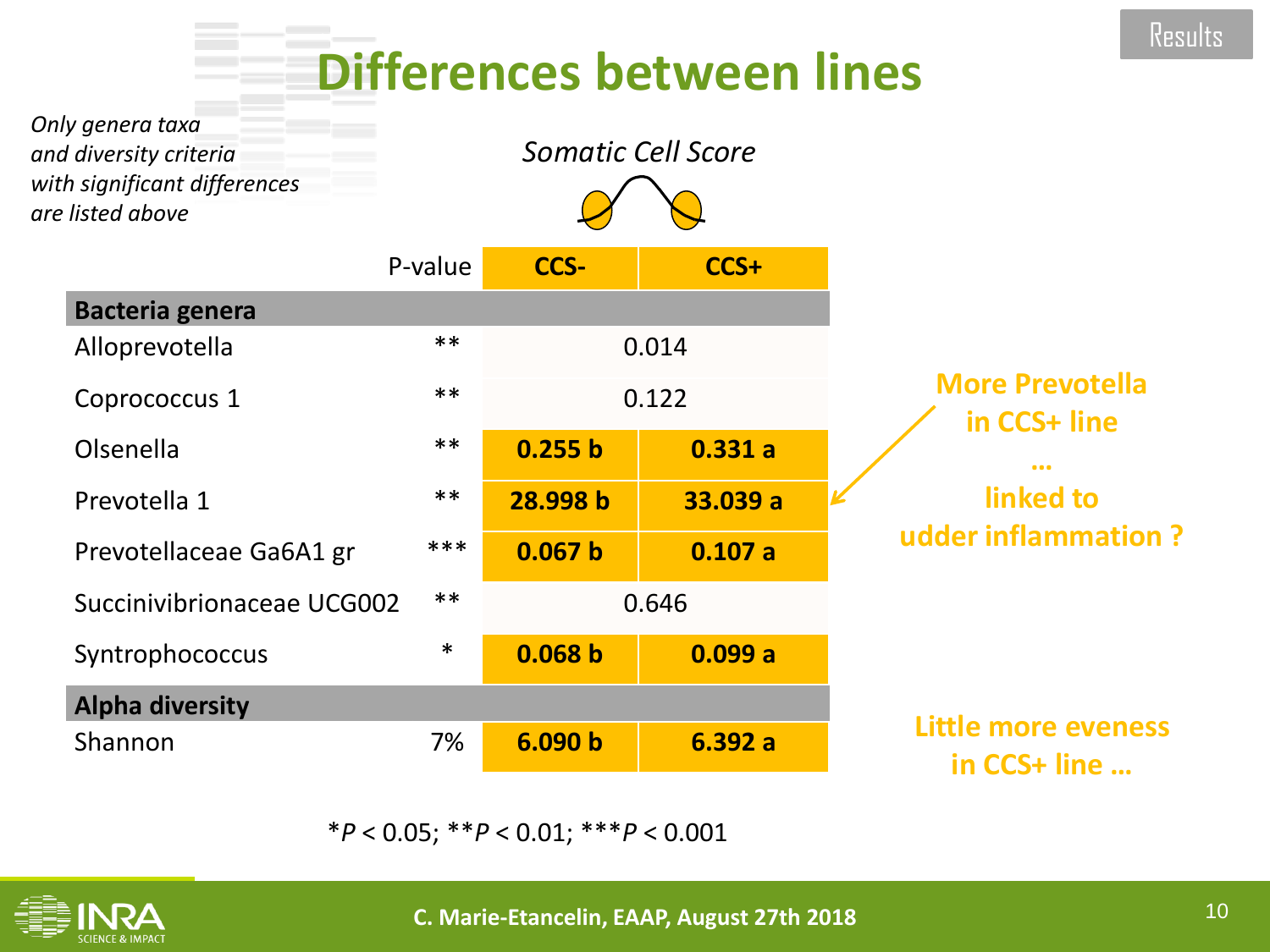### **Differences between lines**



\**P* < 0.05; \*\**P* < 0.01; \*\*\**P* < 0.001

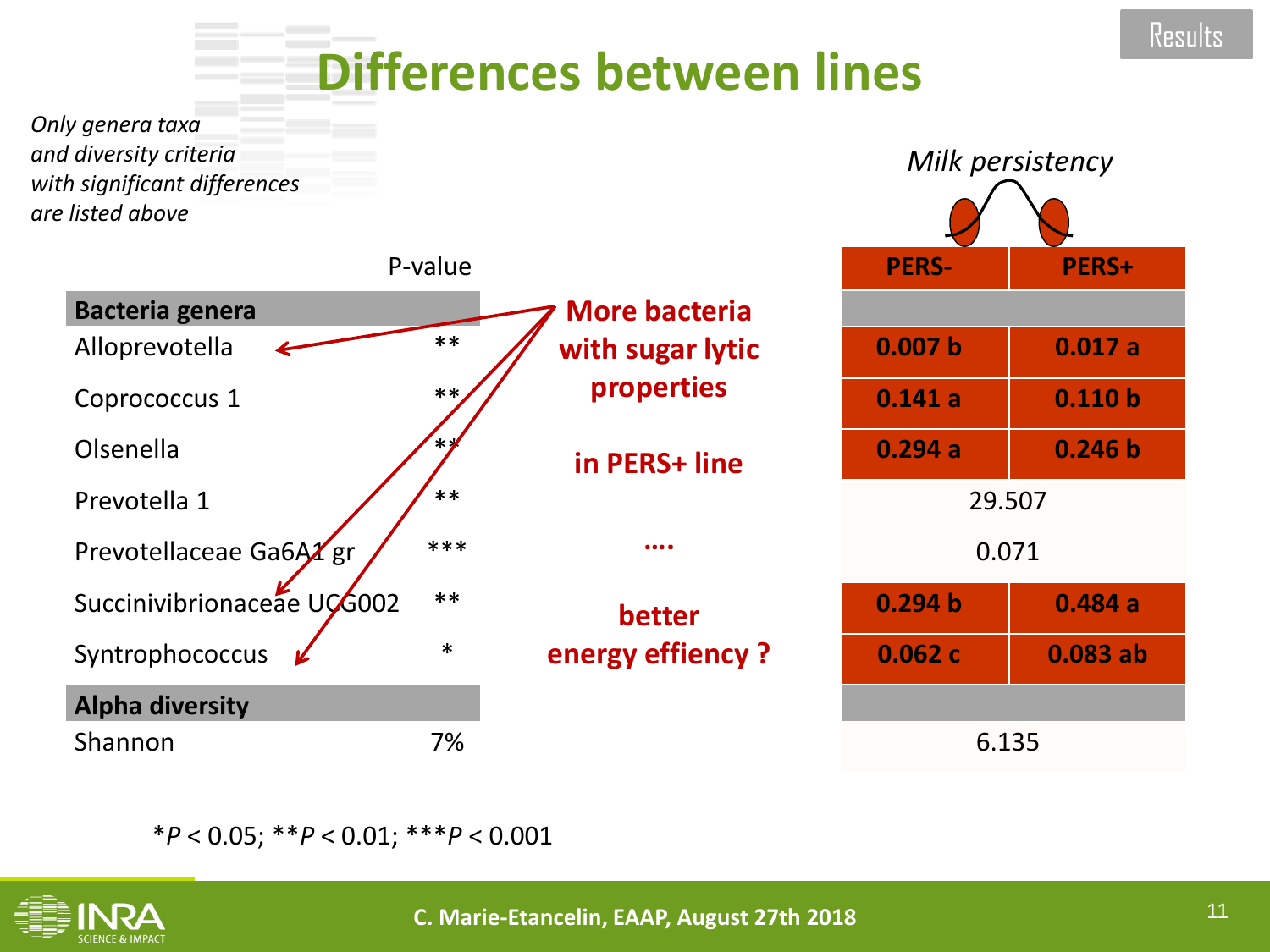## **Repeatabilities' distribution according to the taxa level**

**N=120 ewes** at 1 week



no clear classification of repetability values according to the level of affiliation (genera/family/class/phylum)

40% of taxa have repeatabilities > 30%

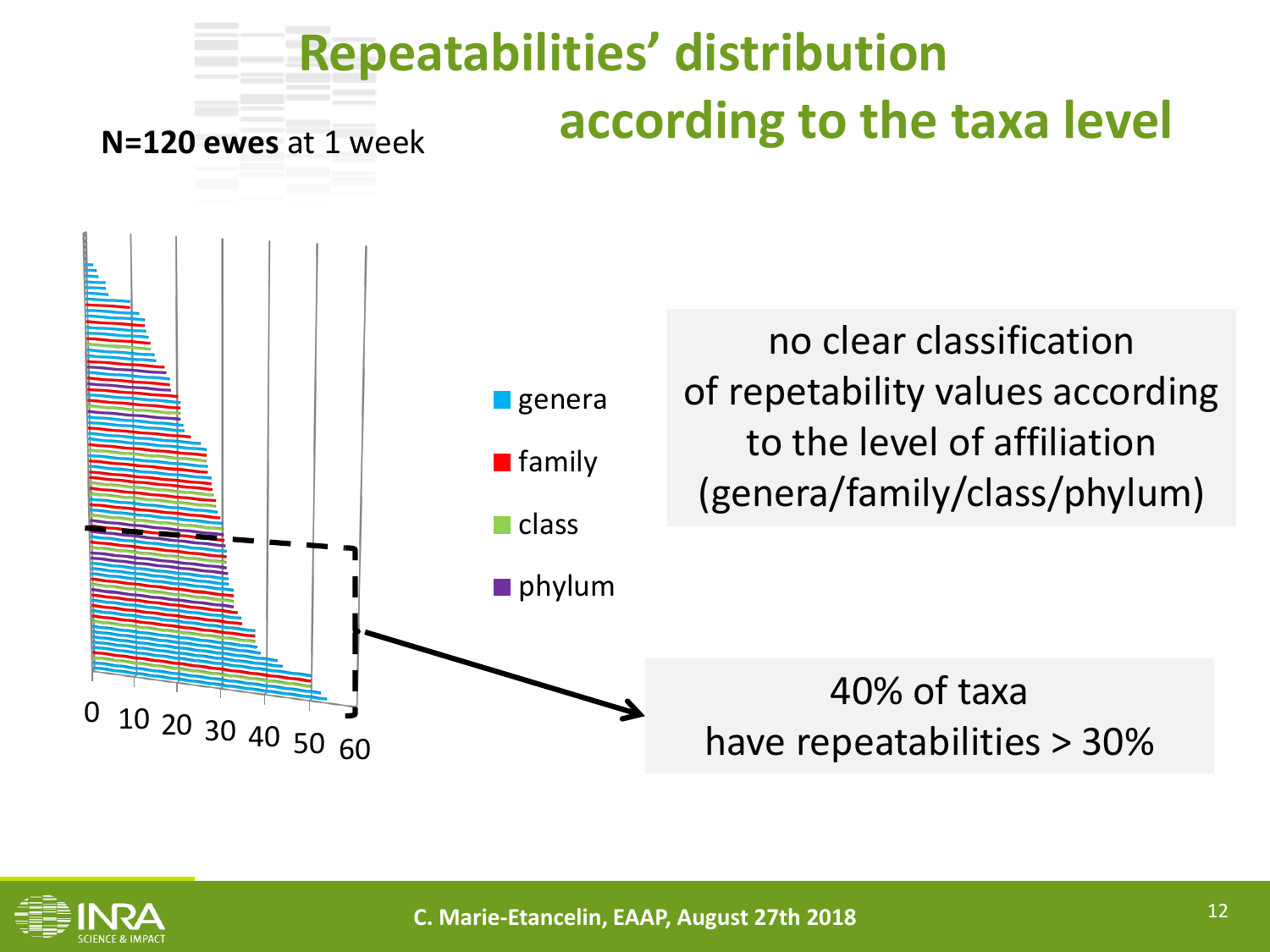### **Heritabilities' distribution of the genus abundances Results**

*Most heritable genera : RuminococcaceaeUCG002 / Lachnospira / Atopobium / Oscillospira*



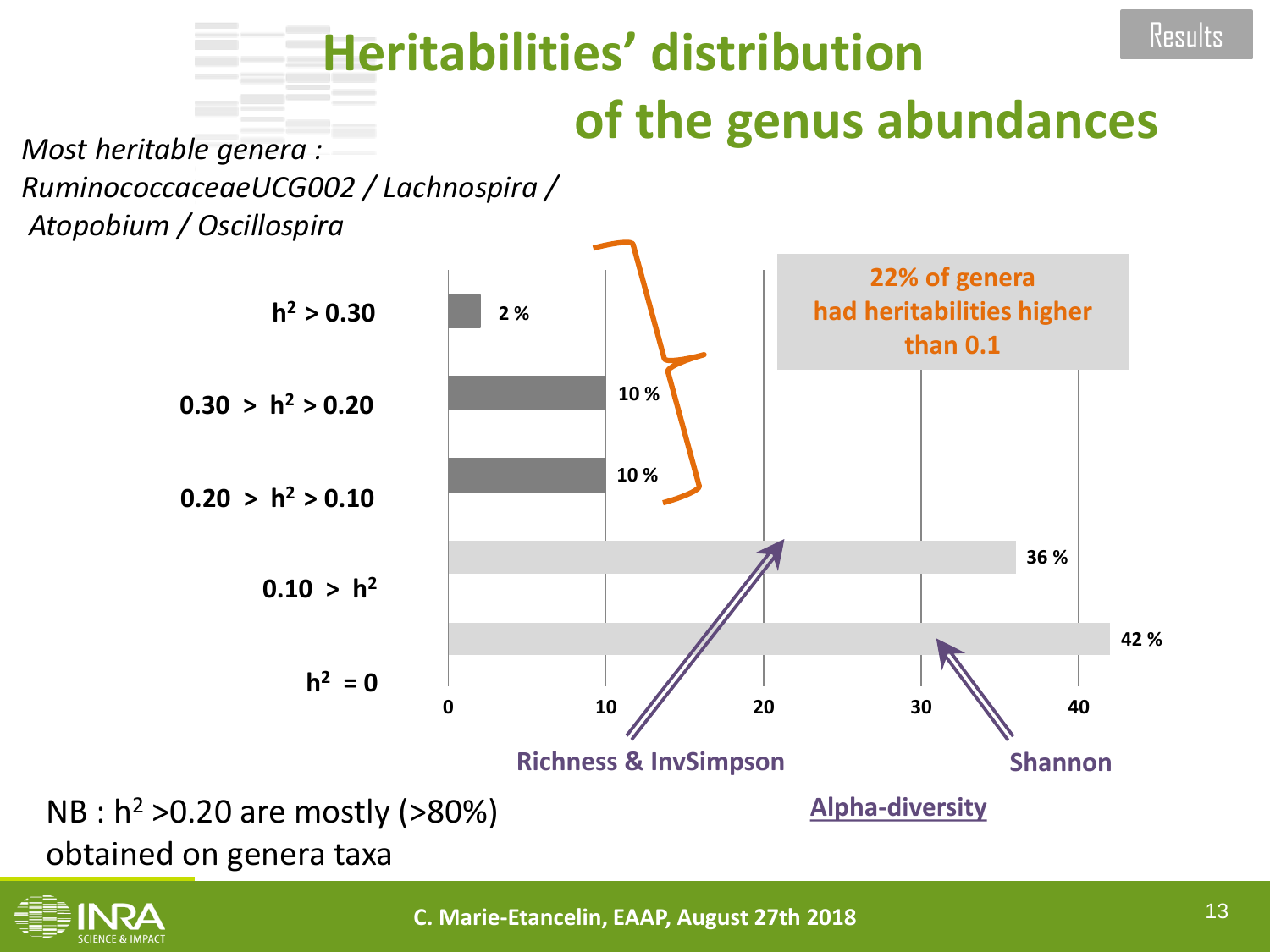## **Take home message**



Main bacteria in ewes' rumen belong to *Bacteriodetes* -51%- (mostly *Prevotella*) and *Firmicutes* -38%- (mostly *Laschnospiraceae*) phyla



22% of bacteria genera have heritabilities of their abundancies higher than 0.10



Microbiome differences according to genetic lines: *ruminal Prevotella linked with udder inflammation?*

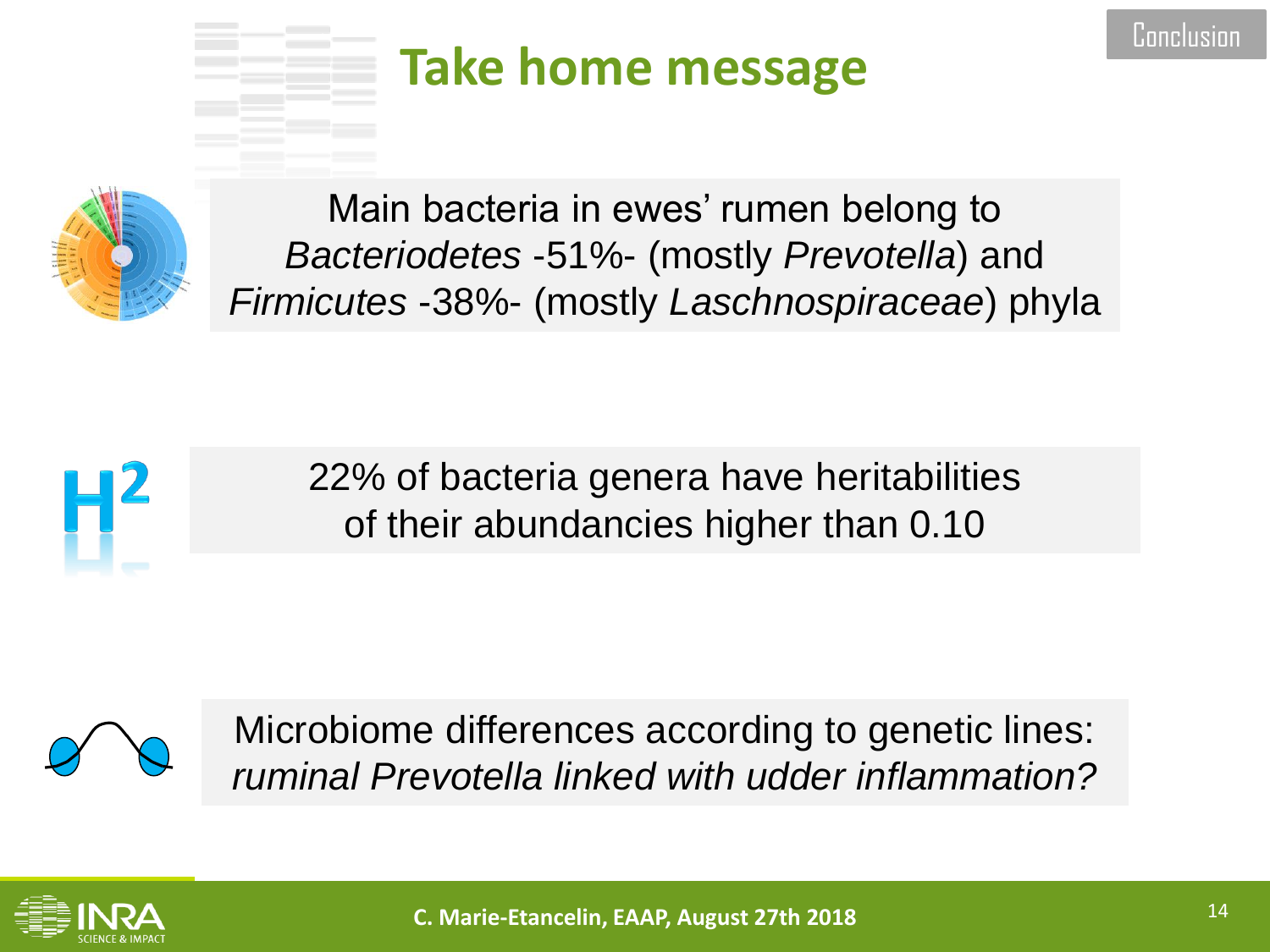



### *Acknowledgement :*

### *INRA Genetic Animal and Physiology departments CRB-Anim for their financial supports*



**INRA La Fage**

### **Thank you for your attention**